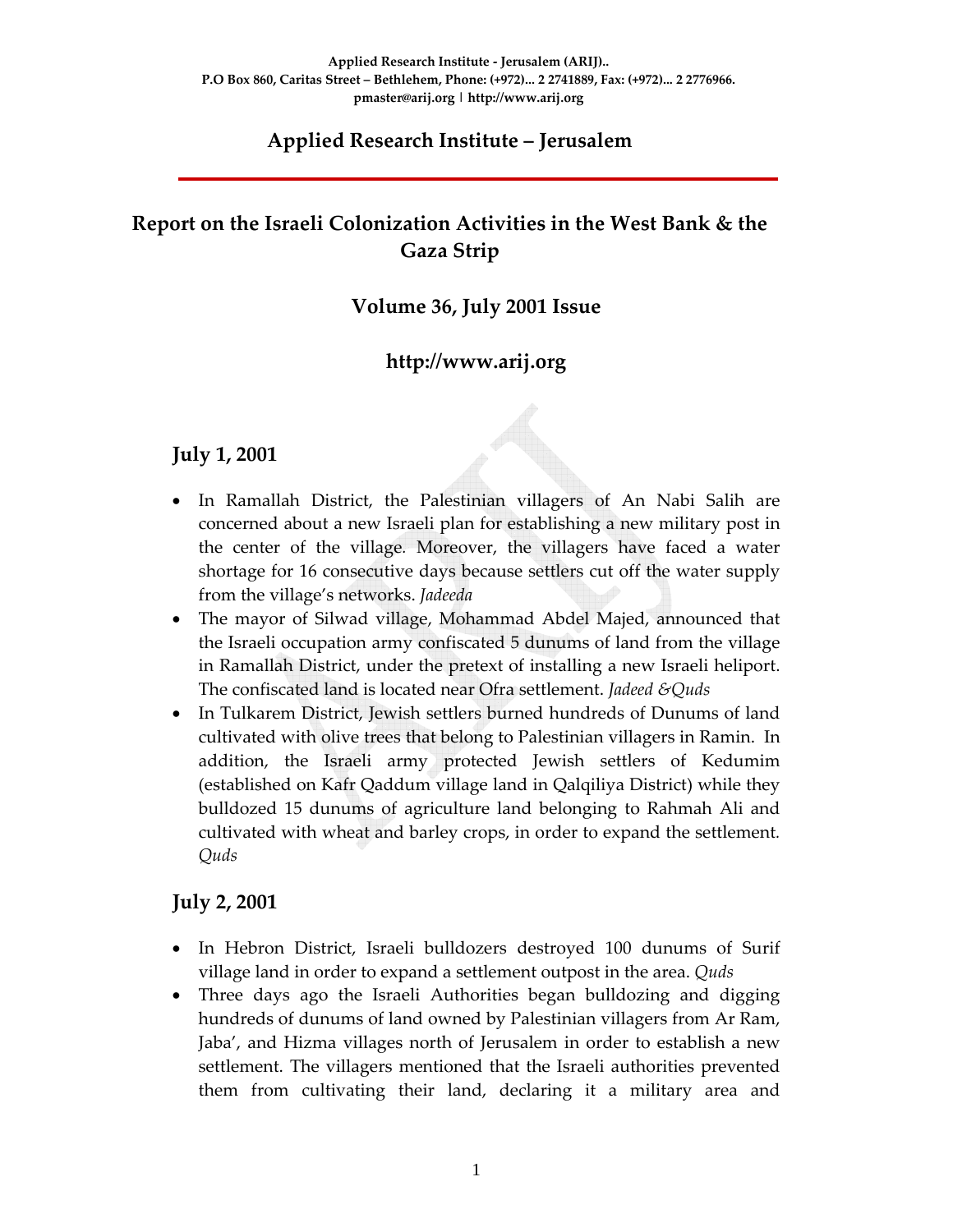constructing a 300m‐long road to link Neve Yaacov settlement with Adam settlement.

### **July 3, 2001**

- In Qalqiliya District, the Palestinian villagers from Kafr Thulth confronted the settlers of Karne Shomron who tried to bulldoze wide areas of the village land, which is located in the Aloyyoun area, in order to establish a new settlement outpost. The villagers stated that they have documents proving their ownership of the land. *Jadeeda &Quds*
- The Israeli Defense Minster Benjamin Ben Eliezar pointed out that he and the Israeli Settlement Council agreed to evacuate 15 settlement outposts in the West Bank that were setup since Sharon came to power. *Jadeeda*
- A report published by the LAW Society (The Palestinian Society for the protection of Human Rights and the Environment) stated that Israeli occupation bulldozers accompanied by Jewish settlers demolished tens of Palestinian buildings in Yatta village in Hebron, owned by a number of Palestinian families. They also demolished five Palestinian houses in the southern part of As Samu' village, of Hebron District, without prior notification and after they forced the owners to evacuate their homes. The demolished houses belong to the following villagers. *Jadeeda & Quds*

| <b>Owner Name</b>         | <b>Property Area</b> |
|---------------------------|----------------------|
| Mahmoud Hasan Al Hawamdeh | area 250 m2          |
| Ahmad Mohamad Maharib     | area 150 m2          |
| Yousef Aref Al Daghamin   | area 120 m2          |
| Ibrahim Aref Al Daghamin  | area 150 m2          |
| Mansi Aref Al Daghamin    | area 150 m2          |

- Jewish settlers, under the protection of Israeli forces, bulldozed 60 dunums of land in Tall village in Nablus District. The land belongs to Abedel Aziz Abed Allah and his brother. *Quds*
- Also, in Yatta village, the Israeli bulldozers destroyed one hundred dunums of land and uprooted scores of olive trees and grapevines from land near Susiya and Maon settlements as they demolished huts and water wells. Moreover, they bulldozed more than one hundred olive trees on the land of Jit and Immatin villages, near Kedumim settlement, which established on Kafr Qaddum village land in Qalqiliya District. The villagers said that the Jewish settlers intended to capture part of Al Jabal Al Ahmar area that is located between Immatin and Jit villages. *Quds*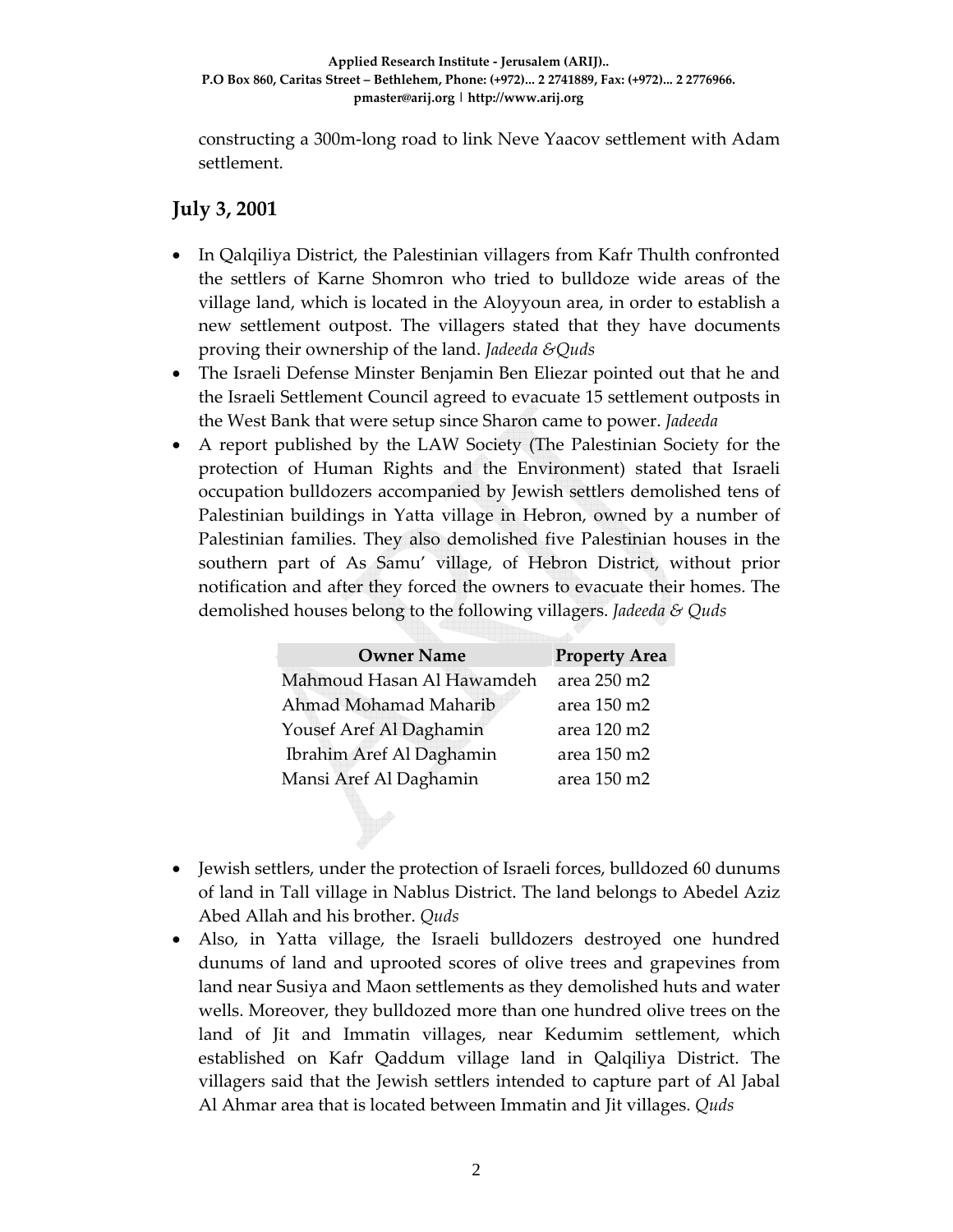- In Tulkarem District the Jewish settlers burned a wide area of land cultivated with tens of olive and almond trees. In addition, a group of Jewish settlers from Avnei Hefetz burned a wide area of agricultural land cultivated with olive trees that belong to Na'im Hanon of Shufa village, also in Tulkarm District. According to eyewitnesses the Israeli forces prevented the villagers from extinguishing the fire in the area and as a result 20 dunums of agricultural land were burned. *Quds*
- In Jerusalem, Jewish colonist on the road near Ma'ale Adumim opened fire on a group of goats owned by 'Arab al Jahalin Bedouin shepherds. And caused the death of 20 heads of goat. *Quds*
- An official Palestinian report declared that 24 Jewish settlement outposts were established on Palestinian land, not less than 280 trees were burned and 280 dunums of land were bulldozed and destroyed from March 2000 to June 2001. The report also mentioned that a new settlement outpost was set up on Dura Alqara' village land. Moreover, another new settlement is in process on 60 dunums of land that is located to the west of Sura and Jit villages in Nablus District and near a settlement bypass road, which was opened by Karne Shomron settlers. *Quds*

### **July 4, 2001**

- The Israeli occupation army demolished a new two-story, 150 m2 Palestinian house in Beit Hanina neighborhood, north of Jerusalem, under the pretext of being built without having a permit. The house was owned by Rasem Abed El Wahed and Rajeh El Hawarin. *Jadeeda*
- A group of Jewish settlers from Revava, under the protection of the Israeli occupation army, bulldozed dozens of dunums of land and uprooted scores of olive trees west of Haris village, in Salfit District. This plan aims to confiscate the land surrounding the settlement from its western side, in an attempt to expand it. *Jadeeda*
- Israeli occupation forces captured a Palestinian house owned by Mohamad Zahran and transformed it into a military post in Deir Abu Mash'al village, Ramallah District. *Quds*

# **July 5, 2001**

• Palestinian sources denied the Israeli authorities' claim that Jewish settlers evacuated an outpost in Tulkarem District. The mayor of Beit Lid village said that the settlement outpost is still on the village land with a number of settlers living inside 2 tents, in addition to a mobile home. He also added that Jewish settlers chopped down tens of olive and almond trees surrounding the outpost and impeded the villagers from reaching their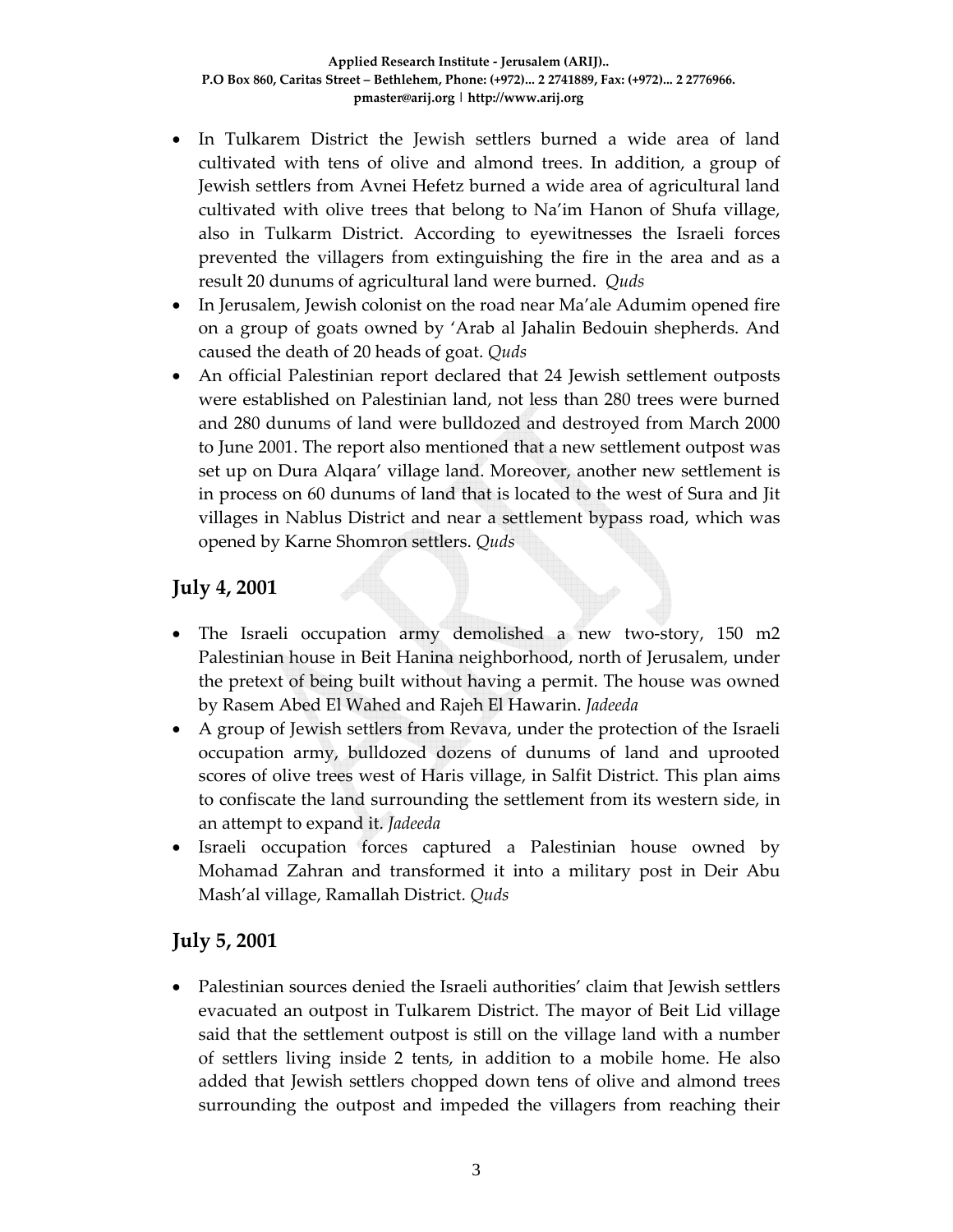land. It is of important weight to mention that this settlement was established 20 days ago. Furthermore, the settlers burned 2,000 dunums of agricultural land planted with olive and almond trees that belong to Palestinian farmers. In addition, a Jewish colonist stated that Enav settlers in Tulkarem District temporally removed one outpost. *Jadeeda*

• Israeli bulldozers demolished 30 huts owned by Palestinian villagers, in addition to destroying 20 potable water wells in Yatta village, Hebron district*. Quds*

### **July 6, 2001**

- In Jenin District, two Israeli bulldozers accompanied by Israeli soldiers demolished a carpenter shop and 29 commercial shops. *Jaddeda*
- The Israeli occupation army confiscated 6,000 dunums of land planted with trees in Sinjil village, Ramallah. Furthermore, the Israeli occupation army published a new Israeli master plan to open a new bypass road that links Shilo settlement and road number (60) with Maale Levona settlement, which is established on Al Lubban al Sharqiya village land, and connected with Rahawat and Rahil settlements. The road will pass through the Palestinian villages of Sinjil, Turmus'ayya, Jiljliya Al Lubban Ash Shrqiya, and As Sawiya. Moreover, the Israeli army bulldozed 2 dunums of land, demolished a Palestinian stone factory, destroyed a 200‐ m2 livestock pen, and burned olive trees that belonged to the Palestinian villager Mohamad Kaid. *Jaddeda*
- The Tulkarem District's agricultural directorate estimated that Jewish settlers burned 25,000 trees of various kinds, mainly olive and almond. They also burned more than 4,000 dunums of land from 'Anabta, Ramin ,Beit Lid Saffarin, Qaffin, Nazlat 'Isa and Kafr al Labad villages and burned wide areas of land in 'Attil village that is cultivated with wheat and barley crops. *Quds*

# **July 7, 2001**

- The Israeli authorities bulldozed wide areas of land for a settlement bypass road that will begin at the Nablus‐Tulkarem road and will run toward Al Mas'udiya, Bizzariya and Burqa Palestinian villages to connect with Homesh Jewish settlement. *Quds*
- In Hebron District, the Jewish settlers destroyed caves and huts that Palestinian farmers and shepherds were living in, in addition to water wells. The settlers warned them to leave the area within one week to make room for the expansion of the border of their settlement near Yatta village. Furthermore, the Israeli army erected a military tent and new watchtower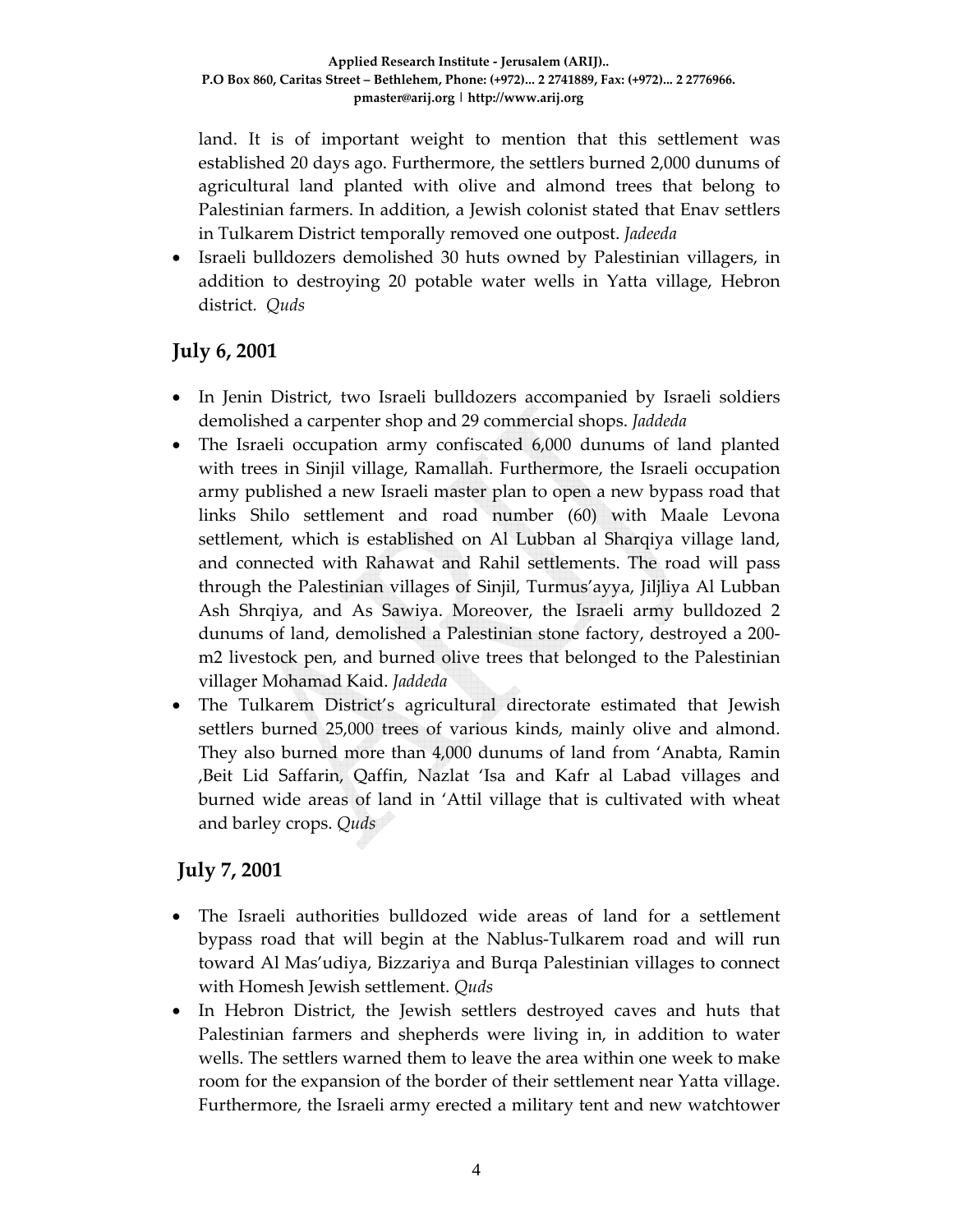on Palestinian villager land called As'ad 'Atiya that is located in south Tulkarem District in order to protect the Jewish settlers near the bypass road that leads to Enav and Avnei Hefetz settlements. *Quds*

• In Ramallah District, the Israeli authorities invaded a house in An Nabi Salih village and occupied it to establish a military outpost. *Field worker*

### **July 8, 2001**

- In Tulkarem District, Jewish settlers erected a number of mobile houses on Ramin village land to the north of Enav settlement. They also attacked Palestinian villagers form Shufa, Beit Lid and Safarin and prevented them from entering Tulkarem District. While in Nablus District the Israeli forces captured a Palestinian house that belongs to Khaled Abedel Aziz from Burqa village and uprooted more than 1,500 olive trees and bulldozed 2,000 dunums of land. In addition, settlers of Karne Shomron under the protection of Israeli forces in Qalqiliya District continued bulldozing in Kafr Thulth village to establish a new settlement outpost. *Quds*
- Twenty‐five Palestinian refugees living in Shu'fat camp received demolition orders under the pretext of being built without permits. *Quds*

### **July 9, 2001**

- The Israeli occupation forces executed the largest demolition campaign in East Jerusalem since 1967. They demolished 17 Palestinian houses (of the 25 that received demolition orders on July 8) in the refugee camp of Shu'fat, under the pretext that they were built without permits. The demolished homes, three of which were under construction, that were located very close to the Israeli settlement of Pisgat Zeev. Below are the Palestinian owners of the demolished houses in Shu'fat neighborhood: *Jadedda &Quds& Ayyam* Jamal Alfaqih Abedel rahman alkam Lafi mohamd Ali abed Orabi eshqir Samih Berawi
- In Hebron District, Israeli bulldozers destroyed vast areas of lands in Yatta village near Susiya settlement and that belonged to the Al Nawa'ja Palestinian family in preparation to expand the settlement. *Jaddeda*
- Israeli occupation bulldozers under the protection of Israeli army bulldozed a piece of land in Barta'a ash Sharqiya and uprooted 350 old olive trees in Jenin District that, aiming to open a 6km long and 25m wide a by‐pass road. The construction will swallow 180 dunums of Palestinian land. *Jaddeda & Quds*
- In Qalqilya District, for the second consecutive day, the settlers of Maale Shomron and Karne Shomron continue their bulldozing in the Aloyyon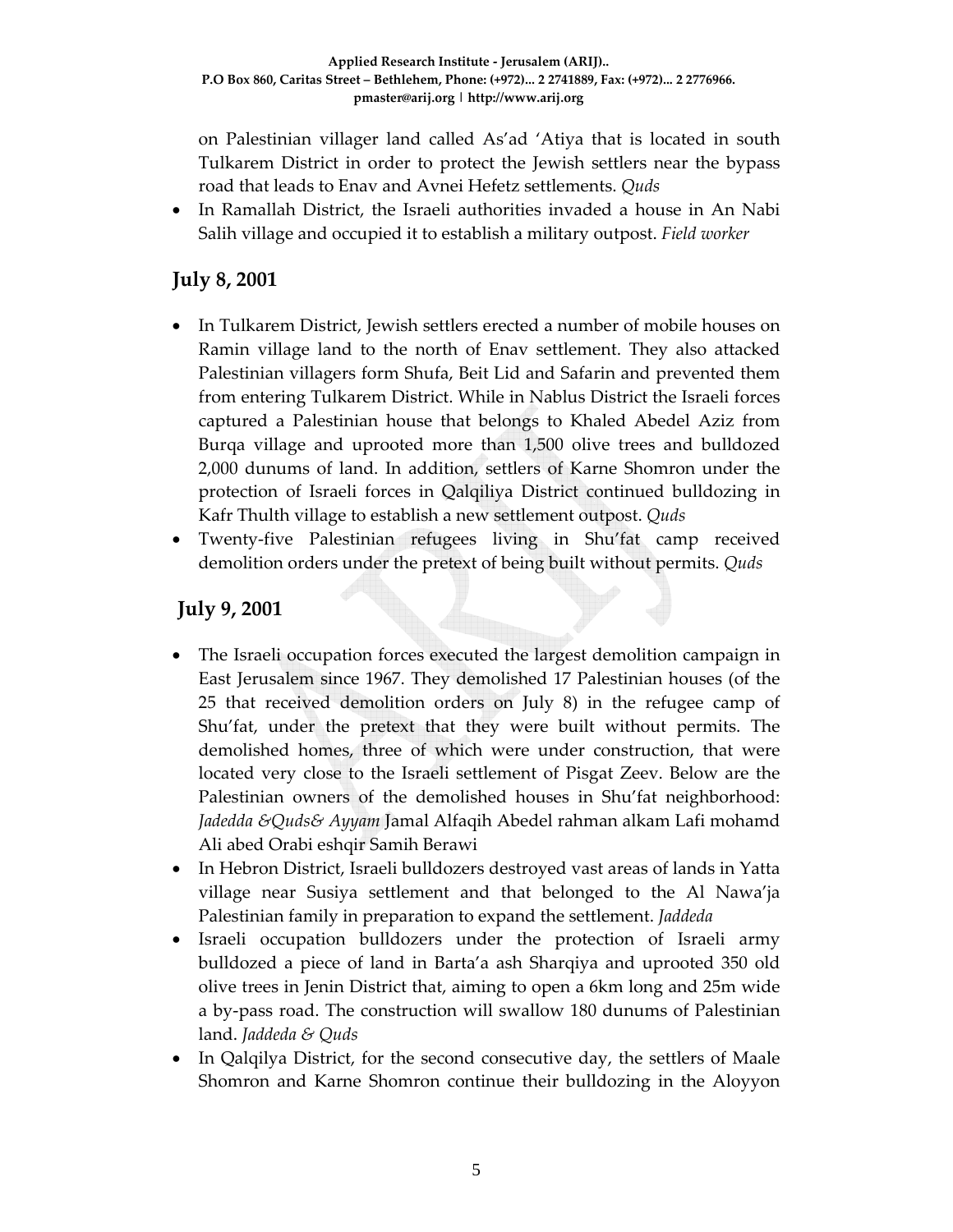area of Kafr Thulth village in order to open a 2km long settlement bypass road linking Maʹale Shomron and the new outpost. *Quds*

• In Hebron District, a group of Qiryat Arba settlers stormed a Palestinian wedding party and assaulted the villagers in addition to damaging their houses and cars. *Quds*

# **July 10, 2001**

- In Hebron District, Israeli occupation forces attacked Beit Ummar village and Al'Arrub camp and bulldozed a plot of land near Adh Dahiriya village, uprooting scores of trees. Furthermore, Israeli bulldozers continued to damage land and uproot a number of trees in Barta'a Ash Sharqiya village in Jenin District, in order to open new settlement by pass roads. Meanwhile, in the Northern Valleys, Israeli bulldozers began to construct a large tunnel near the Wadi Al Malih main road, a couple hundred meters away form Mehola settlement, that will separate the area into two parts and swallow thousands of dunums of Palestinian land that are used for crop and vegetable cultivation. In addition, the Israeli bulldozers continued to damage Palestinian land in Mas‐ha village, Salfit District. *Jaddeda & Quds*
- According to Barta'a villagers in Jenin District the Israeli authorities began executing a settlement master plan that will confiscate a hundred dunums of agricultural land that belong to the Marwan, Zuhaer, Maysara, Ibrahim, Mahmoud, Iqab, Ismail, and Ghisab Kabaha families. Moreover, they bulldozed hundreds of olive trees. This campaign is aimed at confiscating the lands that are located nearby the Green Line border and to construct a new settlement bypass road (30m wide and 25 km long) linking the Jewish settlements together, which are established on Ya'bad village land.

# **July 11, 2001**

- In Tulkarem District, the settlers of Avnei Hefetz set fire to land in Karnet Aldab', which is located near the settlement built on land that belongs to the Palestinian villagers of Shufa. The settlers' intent was to capture the land and annexing to the settlement. The villagers said that the fire destroyed 50 dunums of agricultural land cultivated with fully‐grown olive and almond trees. *Jadeed & Quds*
- Palestinian sources said that the municipality of West Jerusalem sent warnings of destroying two Palestinian houses and confiscating land near the houses in a location called Karm Albahar in Ash Sheikh Jarah neighborhood, intending to establish a train station to link Pisgat Zeev settlement with West Jerusalem. The municipality also announced plans of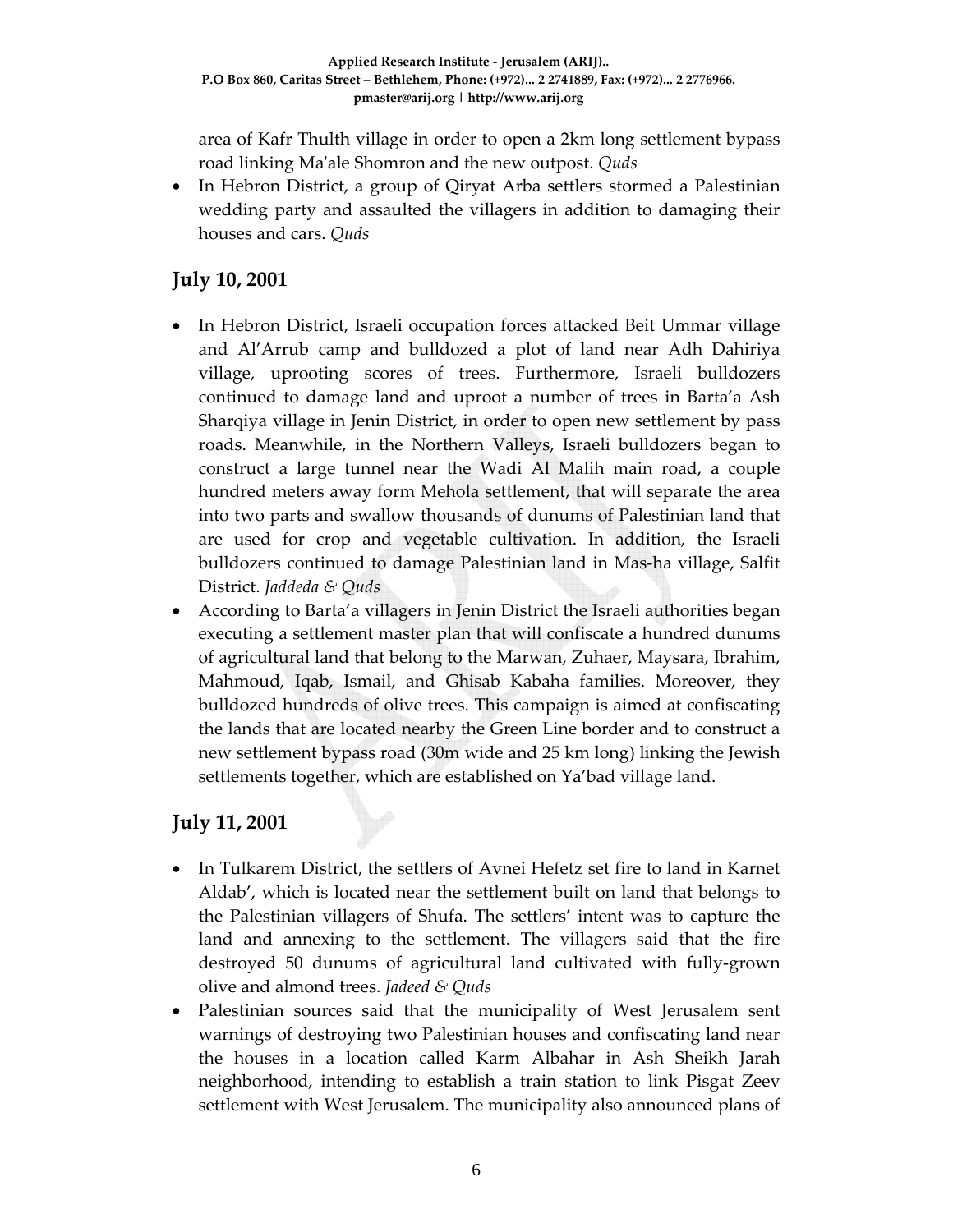confiscating 15 dunums in Shu'fat neighborhood for another such station. In addition, the municipality announced that it plans to demolish a building with 12 apartments in Beit Hanina neighborhood under the pretext of have been built without permit *Ayyam*

- The Israeli forces uprooted scores of trees from Khelat Al Abed area, located between As Sawahira ash Sharqiya and Abu Dis villages. Musleh badawi said to Al Quds newspaper that the Israeli army started building a military base on 400 dunums of land called Marah Alenab in Nablus District. *Quds*
- In Medya village near Ramallah District the Israeli Authorities sent 24 demolition orders for Palestinian houses under the pretext that 6 of these houses have been built without building permits and the other 18 houses are located within Israeli land to the west of the Green Line and must evict it. The Medya village mayor confirmed that the demolishing bids aim to seize a wide area of fertilized agricultural land and added that the villagers owned the building permit documents. *Jadeeda &Quds*

### **July 12, 2001**

- The Jerusalem municipality prepared to execute a new settlement scheme near Shu'fat neighborhood northeastern Jerusalem, which will lead to the confiscation of 170 dunums of land that is currently used as a slaughterhouse. The plan aims to construct 160 housing units on a 26,000‐ m2 area. *Jadeeda*
- In Nablus District, the Israeli army occupied a hilltop with a number of houses in Kafr Qallil village that is controlled by the Palestinian authorities. Moreover the Jewish settlers burned more than 500 dunums of agricultural land cultivated with olive trees and cereal crops that belong to Kafr Qallil and 'Awarta farmers. *Quds*
- A group of Jewish settlers burned 17 Palestinian houses and bulldozed a hundreds dunums of land in Hebron District and captured a Palestinian vegetable market which is near Avraham Avinu settlement. *Quds*

#### **July 13, 2001**

• The settlers of Qiryat Arba burned cultivated land and destroyed the properties of a house in Hebron that belong to Palestinian villager named Basem Al Khatib. *Jadeeda*

# **July 14, 2001**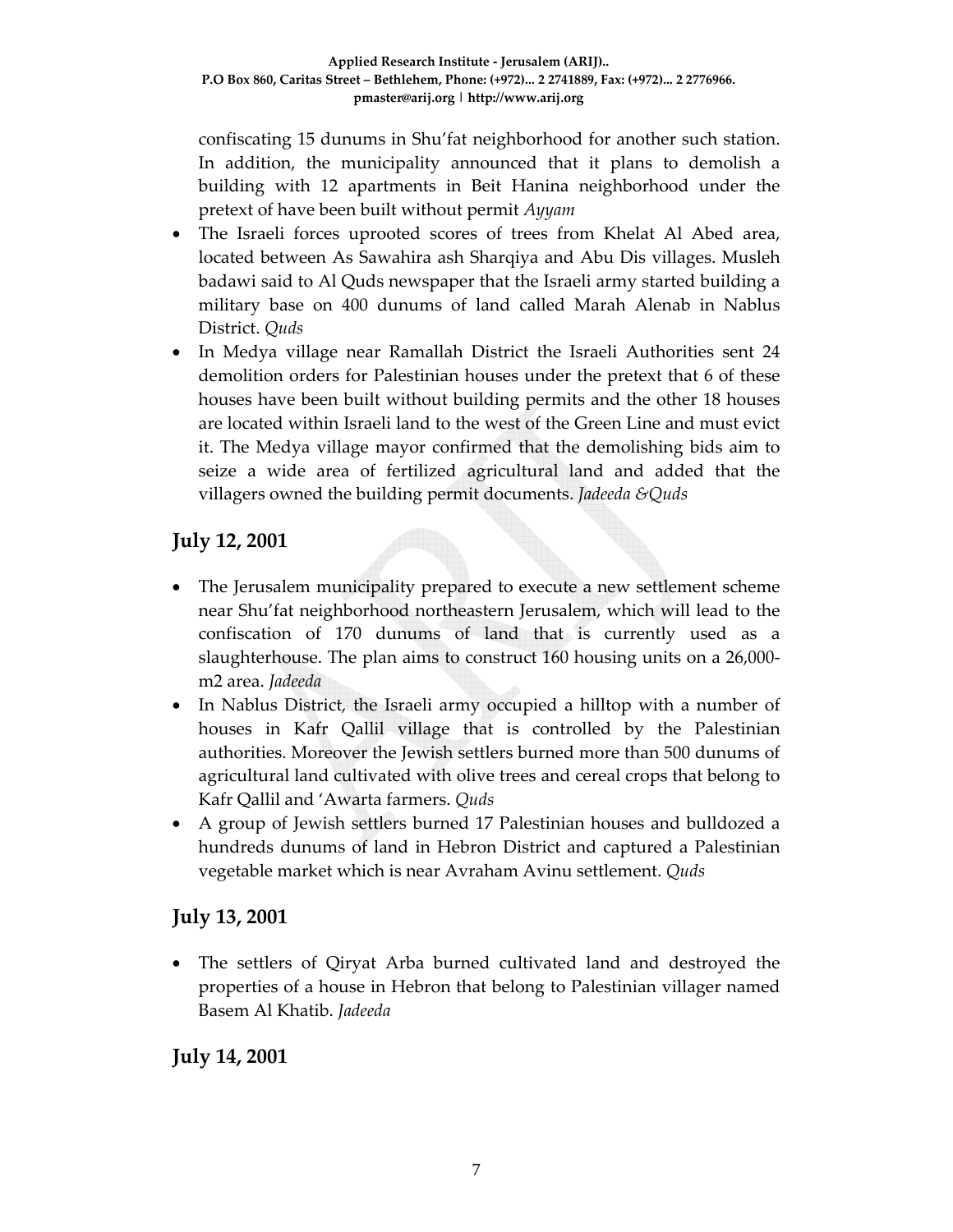• The Israeli occupation army set fire to a wide area of agricultural land that caused damage to 70 olive trees of Madama village in Nablus District*. Quds*

### **July 15, 2001**

- According to Palestinian villagers of Kufr Al Deik and Deir Ballut in Qalqiliya District, settlers burned more than 1,000 dunums of agricultural land in their villages. Moreover, in Tulkarem District, the Israeli occupation authority delivered 30 demolition notices to commercial stores in Nazlat 'Isa village under the pretext of not having building permits. Furthermore, the settlers of Avnei Hefetz burned dozens of dunums of agricultural land and destroyed the water pipes in 'Izbat Shufa and Hadab villages. The Israeli occupation authorities also continued the settlementʹs expansion campaign in "Mevo Dotan 2" outpost that was set up on Yabad land 4 month ago. Recently they placed 15 new caravans and are working on opening a new settlement bypass road to link it with nearby settlements, causing damage to thousands dunums of agricultural land. Meanwhile in Tulkarem District Israeli bulldozers uprooted 23 olive trees on Mouhamed Durubi land, which is located to the west of Shufa village. *Jadeeda &Quds*
- The Israeli occupation forces confiscated a Palestinian house in Umm Safa village in Ramallah District and transformed it into military post after pushing out the owner Naser Tanatra and his family. Furthermore, the Jewish settlers in Hebron District captured a Palestinian house that belongs to the Hasuna family in downtown Hebron. They also occupied a house located beside Qiriyat Arba settlement and set fire to it as well as damaging more than 60 Palestinian cars. *Jadeeda, Quds, Jpost & PIC*
- The Jewish settlers burned 12 Palestinian houses in old city of Hebron. *Quds*

# **July 16, 2001**

- A number of Jewish settlers confiscated a plot of agricultural land and attempted to capture ten Palestinian houses, succeeding in setting fire to one Palestinian house belonging to the Al Rasem family in Hebron District*. Quds*
- In Jenin District, Palestinian villagers reported that Israeli bulldozers accompanied by military forces destroyed more than one hundred dunums of agricultural land that belonged to Palestinian villager Mohamed Al Sheikh Qabaha from Bart'a Alsharqia village, and prevented the Palestinian farmers from tending to their land. *Quds*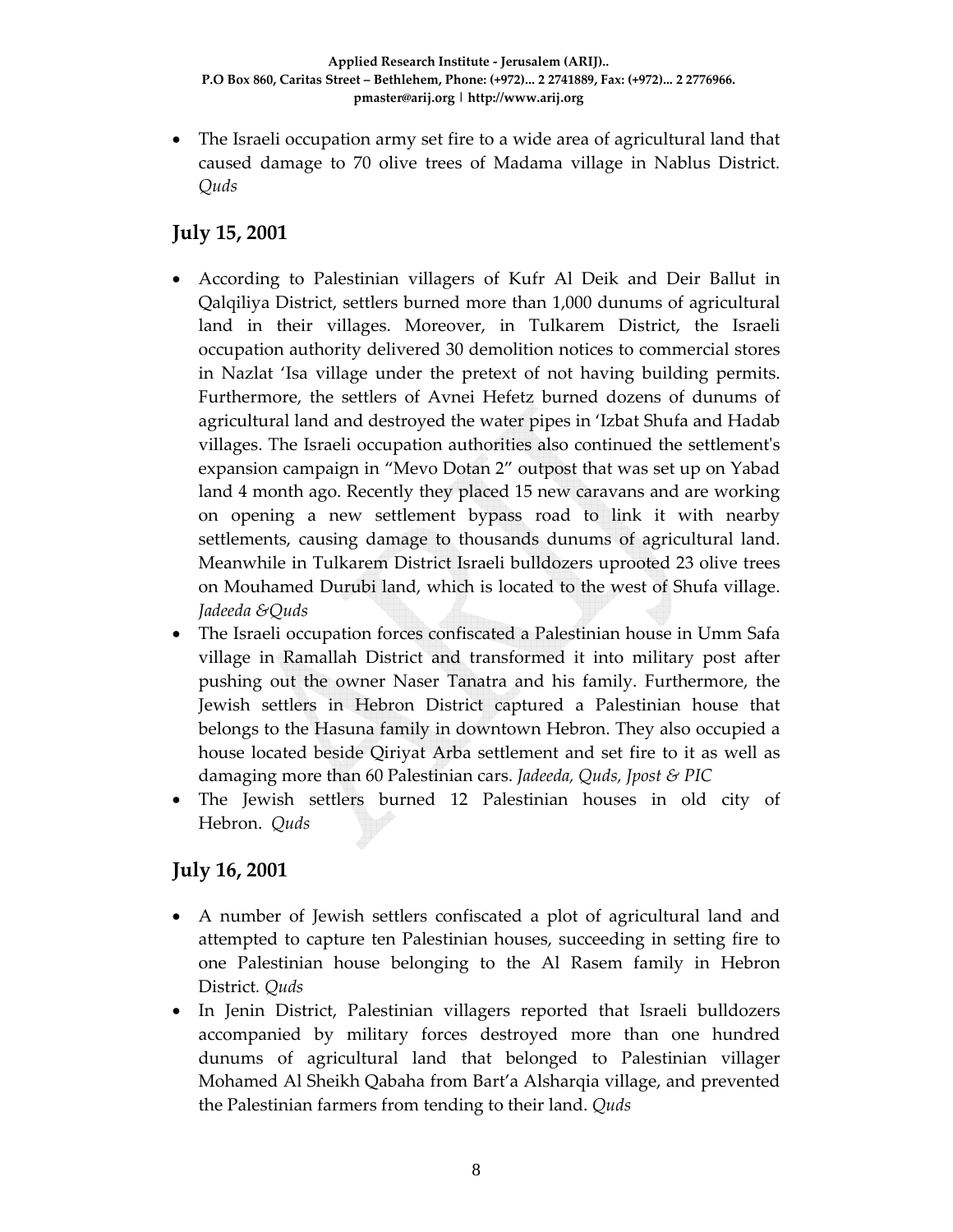### **July 17, 2001**

- In Salfit District, Palestinian villager Ibrahim Abu Amir from Marda village died of a heart attack after the Ariel settlers chased and beat him while he was working in his field. *Jadeeda& Quds*
- A group of Hamra and Mehola Jewish colonist burned 300 trees that belong to Palestinian villagers Hashem Al'bassi and Hafth Abedel Jalil in Nasaria village of Nablus District. *Quds*

# **July 18, 2001**

- The Israeli occupation bulldozers damaged scores of olive trees near a military post, which is established on Tall and Madama villages. *Jadeeda*
- In Hebron District, the settlers of Qiryat Arba guarded by military forces bulldozed 15 dunums of agricultural land planted with almond trees and grapevines that belong to the Al Ja'bari family, then placed caravans and tents on this land close to Qiryat Arba settlement. *Jadeeda*

# **July 19, 2001**

- Three Palestinians were murdered, including a three month‐old baby, and five injured by a gang of Jewish settlers. The Palestinians were traveling in a mini‐bus near the village of Edna, 20 kilometers from west of Hebron city. The victims were identified as the baby Dheya' Aldin Itmezi (3 months), Muhammed Salameh Itmezi, 23,and Muhammed Helmi Itmezi, 22. *Alayyam*, *Quds & PIC*
- In Jerusalem District, a Palestinian landlord from Ras Shehada area, which is close to Shu'fat Refugee camp, said that a group of Israeli surveyors and engineers accompanied by Israeli security forces conducted a survey of 8 Palestinian houses presumably in preparation for their demolition. They pointed out that this process has happened before when the Jerusalem municipality demolished 14 Palestinian houses in Shu'fat refugee camp under the pretext that they were built without permit*. Quds*

# **July 21, 2001**

• In Tulkarm District, Jewish settlers of Beit Hefer burned 9 dunums of agricultural land that is cultivated with olive trees that belong to Palestinians of Taiah family. The land is located in Sahel Tulkarem near the settlement. Moreover, in Shufa village Avnei Hefetz Jewish settlers set fire to land that is cultivated with olive trees that belong to Palestinian farmer Zaki Aldrubi. The Palestinian landlord said that the Jewish settlers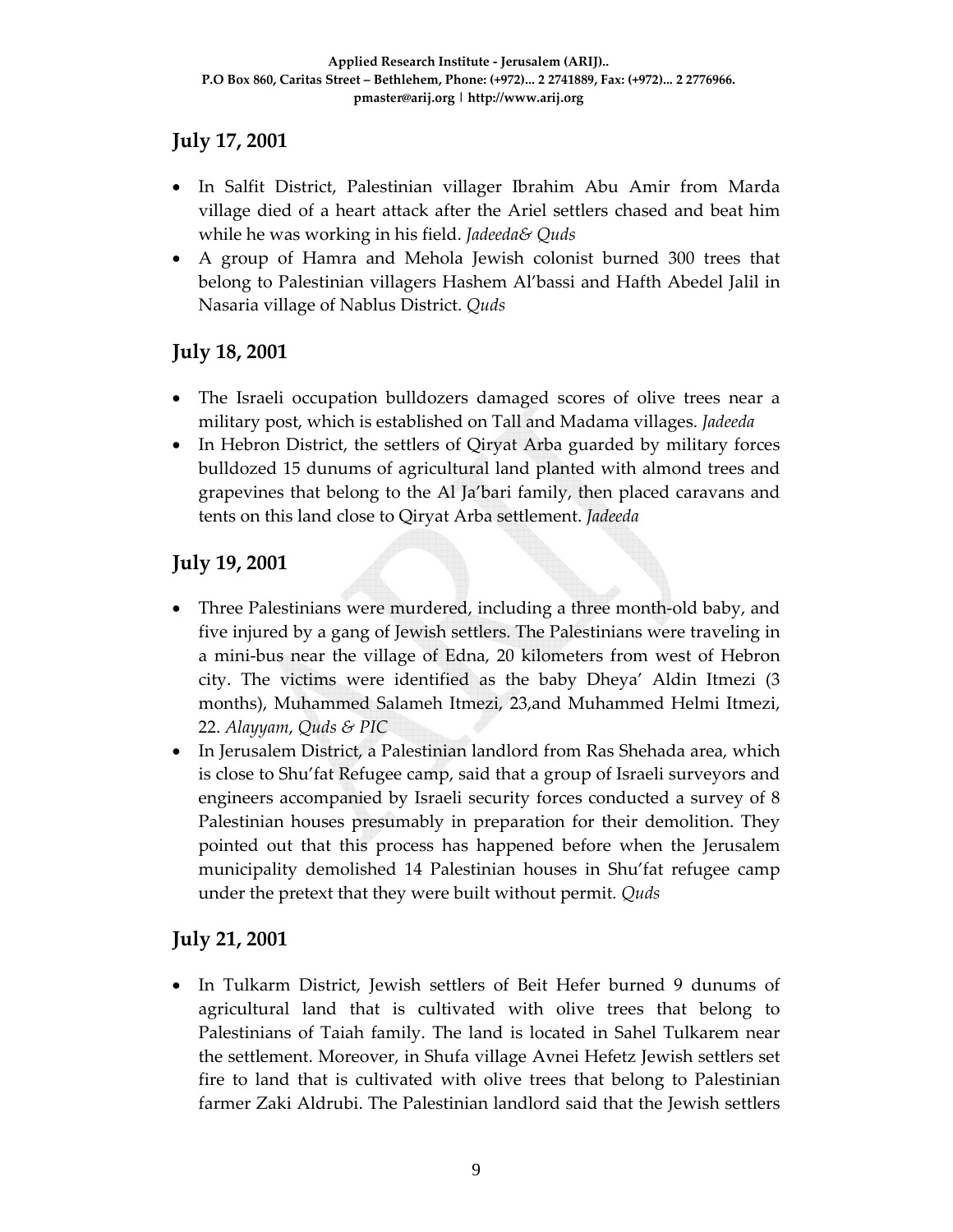released wastewater on one dunum of land cultivated with olive trees. In Kafl Haris village, to the southwest of Nablus city, the Israeli forces continued their harassment of the Palestinian farmers, destroying water networks and digging the main road that links the village with Qira village. *Quds*

# **July 22, 2001**

• In Nablus District, the Jewish settlers set fire to land that is cultivated with olive trees that belong to Palestinians of Deir Hatab village. According to eyewitnesses the fire burned more than 300 dunums of agricultural land cultivated with olive trees and the villagers were prevented from reaching the land. Furthermore, the Israeli soldiers set up a new permanent military post overlooking Kufr Al Deik village and the other surrounding villages. *Quds*

### **July 23, 2001**

- In Nablus District, the Israeli army burned hundreds of dunums of olive trees and bulldozed an area of land that is surrounding the bypass road in Qusin‐Al Juneid. *Quds &Jadeeda*
- In Es Samu' village, Hebron District, the Jewish settlers occupied a number of commercial stores that belong to Naser al Dein Abu Munshar, and stormed a Palestinian house that belongs to the Al Atrash family in order to capture it. *Jadeeda*

# **July 24, 2001**

• The Palestinian farmers from Yatta village reported that the Jewish settlers, under the protection of Israeli forces, seized about 350 dunums of the land that belongs to Abu ʹUbied family for Lasafer settlement expansion, which is established on the Palestinian villagers land in the Hebron District *Quds& Ayyam*

#### **July 25, 2001**

- A number of Jewish settlers, under the protection of Israeli army, stormed three commercial stores located in downtown Hebron. *Quds*
- The Israeli forces sent orders of evacuation within 48 hours to three Palestinian quarries owned by Saber Abu Mariya and Haytham Abu 'Ayash under the pretext of giving safety to Jewish settlers. These quarries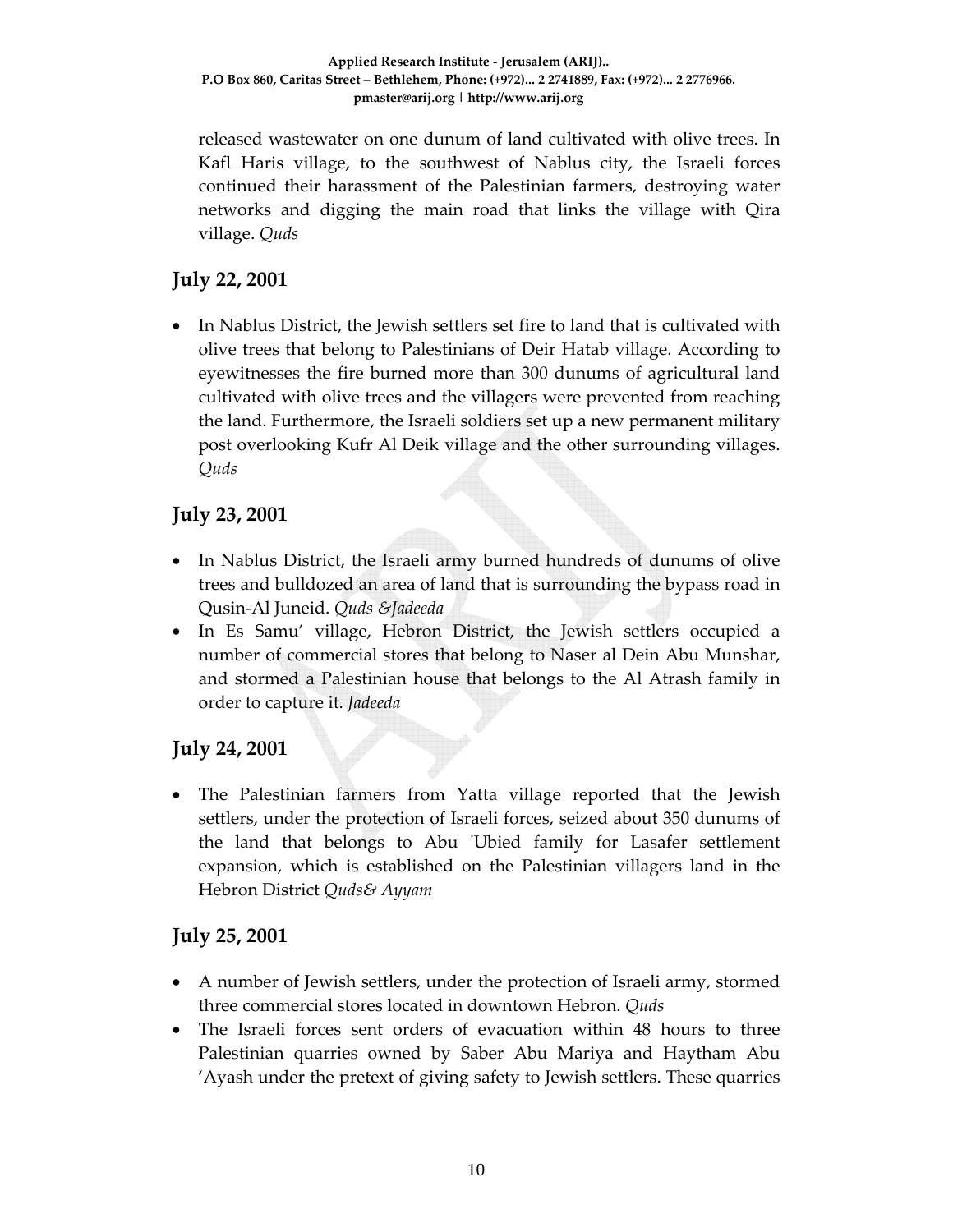are located in Beit Ummar Village near the Hebron‐Jerusalem road in Hebron District. *Quds & Ayyam*

- The Israeli bulldozers under the protection of a large number of Israeli army and Natural Reserve Authorities destroyed the road network that linked the center of Qatana village to Jerusalem city. They intend to confiscate this land in order to annex it to Maale Khamesha settlement that is established on the village land. They also cut the water and the electricity networks. The Israeli Authorities delivered demolition orders to Palestinian villagers under the pretext that they were built without permits despite of the owner's claim that have building permits. *Quds & Jadeeda& Ayyam*
- In Hebron District, the Israeli authorities sent two bids for demolishing two Palestinian houses in Bani Na'im village, in addition to evicting another three Palestinian houses threatened with demolition. *Jadeeda*
- According to the villagers from Beit Amin village, a number of Israeli bulldozers accompanied by Israeli army and Jewish settlers bulldozed and uprooted scores of trees in an attempt to construct a settlement bypass road that links Shaare Tikva settlement with a group of settlements nearby. *Ayyam*

# **July 27, 2001**

- In Nablus District, the Israeli army set fire to more than 600 dunums of agricultural fields cultivated with olive trees that belong to Beit Iba and Zuwata villages. *Quds*
- A group of settlers from Kokhav Yaacov settlement hanged a young Palestinian refugee named Naser Abu Al'Ish who lives in Qalandia refugee camp in Jerusalem District. *Quds*
- In Nablus District, the Israeli forces burned more than 300 dunums of cultivated land. The fire reached Beit Iba and Burqa villages. *Quds & Jadeeda*

# **July 28, 2001**

• In Tubas district, the Israeli authorities surveyed agricultural land located in the Northern Valley including land of Wadi al Maleh and al Nasarya villages. The occupation forces informed Wadi Al Maleh villagers of the decision to confiscate a hundred dunums of their land, which is known to be the most fertile agricultural land. Abu Khizaran, the head of Tubas municipality, warned of an Israeli plan that includes construction of a new settlement bypass road in the Al Nasriya area looking over the Jordan River. He added that the new bypass road will link settlement bypass road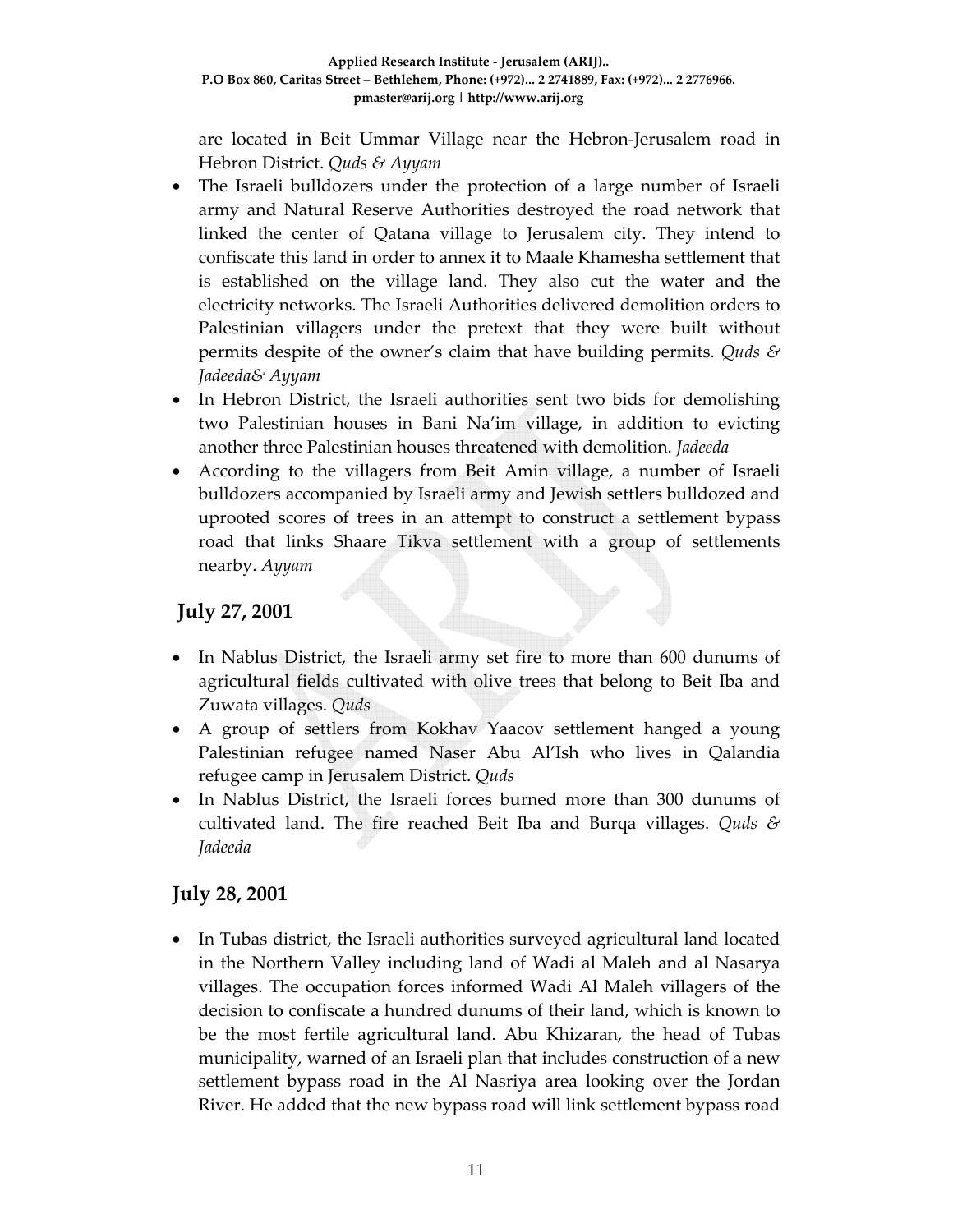60, which passes through east of Nahoula settlement, and link it with the Israeli military bases in the valley area, resulting in the confiscation of 78 plots of land. *Quds*

• In Jerusalem District, the Israeli occupation forces uprooted 50 olive trees in Al Jib village near Jerusalem (Qalandia) airport, on land that belongs to the Asad family. Occupation forces also captured a Palestinian house belonging to Omar Rashed Asaf and transformed it into Israeli military post. *Jadeeda*

### **July 29, 2001**

- A group of Jewish settlers from Shevut Rahil settlement, which is established on Al Mughayyir village land, chopped down about 390 old olive trees using electrical saws. This olive trees belong to:
	- Rebhi Shehada
	- Madni Shehada
	- Saleh Seliman
	- Sa'ada Sa'ied
	- Ibrahim Abedallah
	- Abedel Hadi Abas
- This area had been exposed to the same uprooting last year. Moreover, the Jewish colonist "Bo'az" who lives in a settlement outpost and another group of Jewish settlers hit Palestinian children and ran after shepherds. *Jadeeda*

#### **July 30, 2001**

- The Israeli bulldozers, under the protection of police and soldiers, bulldozed three Palestinian houses under construction and water well under the pretext of building without permits in Shu'fat neighborhood to the north of Jerusalem. In addition, the Jerusalem municipality employees who supervised the demolition process confirmed that there are another 13 houses to be demolished in Shu'fat neighborhood. *Quds*
- The monthly report is an overview of events that have been reported by field workers and \or by one or more of the following sources: Al-Ayyam, Al‐Quds, Alhayat Al Jadeeda, Ha'aretz, Jerusalem Post, Ministry of Information (MoI) and Palestinian Information Center (PIC). The text is not quoted directly from the sources but is edited for size and clarity.